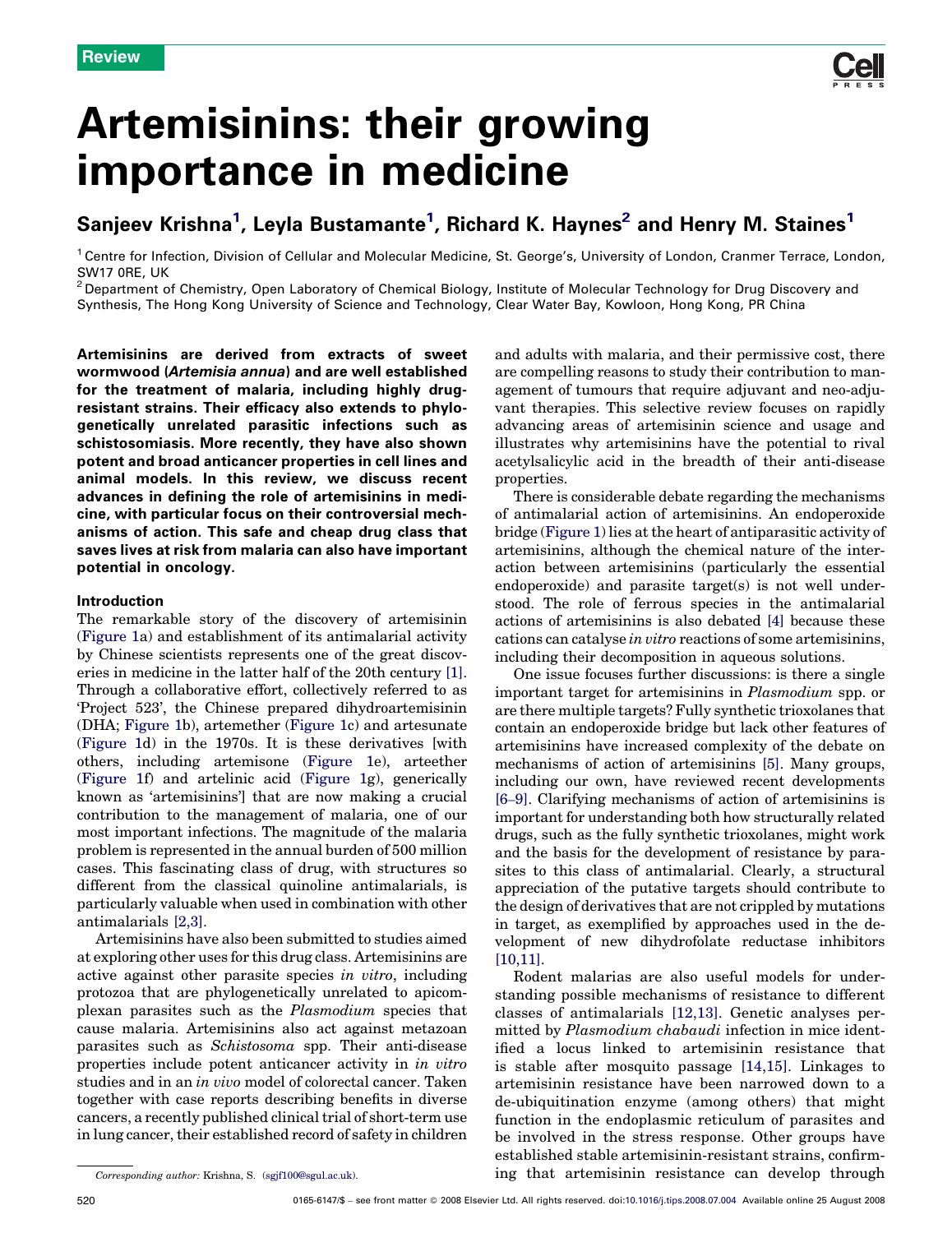<span id="page-1-0"></span>

Figure 1. Chemical structures of artemisinins. Artemisinin (a) isolated in crystalline form in 1973 from Artemisia annua and derivatives dihydroartemisinin (DHA) (b). artemether (c), artesunate (d) and arteether (f) were first prepared by Chinese scientists in the 1970s [\[1\]](#page-5-0). Artemisone (e), representative of a new class of artemisinin known as amino-artemisinins, is curative in clinical trials at one-third the dose regimen of artesunate. It is characterized by low toxicity [\[56\].](#page-6-0) Artelinate (g) was prepared at the Walter Reed Army Institute of Research ([http://wrair-www.army.mil](http://wrair-www.army.mil/)), but was withdrawn because of toxicity concerns [\[112\]](#page-7-0). Deoxyartemisinin (h), lacking the peroxide bridge, is biologically inert.

standard selection procedures rather than (unfortunately) being an extremely rare event and can also arise by more than one mechanism [16–[18\].](#page-5-0)

#### Molecular targets of artemisinins

Plasmodium falciparum multiplies in red blood cells, and digestion of haemoglobin during its 48 h asexual life cycle is essential for parasite survival ([Box 1\)](#page-2-0). For many years, artemisinins have been proposed to act on parasite haemoglobin-digestion processes within the 'food vacuole' ([Box 1](#page-2-0), [Figure Ib](#page-2-0)). Other studies have indicated that artemisinins could also target the parasite mitochondrion or the translationally controlled tumour protein (TCTP) and PfATP6, a parasite-encoded sarcoplasmic–endoplasmic reticulum calcium ATPase (SERCA). These hypotheses are discussed in more detail here.

#### Haem pathway

Haemozoin is parasite pigment deposited within a food vacuole ([Box 1](#page-2-0)) after digestion of haemoglobin. It has long been proposed as a target of artemisinins, although the plasmodial stages most susceptible to the activity of artemisinins are too young to manifest visible pigment (reviewed in Refs [\[19,20\]](#page-5-0)). The endoperoxide bridge of artemisinins is proposed to be activated by ferrous iron to generate free radicals (of the oxy or C-centred variety) in in vitro experiments and, subsequently, to alkylate haem. As iron is the principal element deposited in haemozoin, digestion of haemoglobin by parasites is suggested to render them susceptible to killing by locally activated artemisinins.

However, several localization studies indicate that most artemisinin taken up into parasites is outside of their food vacuoles [\[21,22\]](#page-5-0). Some studies with fluorescent artemisinin derivatives show food vacuolar localization [\[23\]](#page-5-0), perhaps representing trafficking of the fluorophore itself. This

trafficking of a fully synthetic fluorescent antimalarial trioxolane might also explain differential localization results (one parasite with signal in the cytosol and the other in the food vacuole) observed for two parasites sharing the same erythrocyte [\[24\]](#page-6-0). Synthetic trioxolanes, such as OZ277, are more fragile than the semi-synthetic artemisinin derivatives when assayed in aqueous solutions [\[4,25,26\],](#page-5-0) and they also seem to degrade easily within parasitized erythrocytes [\[27\]](#page-6-0). These properties might influence estimates of potency.

Further evidence for the irrelevance of parasite pigment in the action of artemisinins comes from their potent activity against non-pigment-producing apicomplexan parasites (see later). There is also divergence between some in vitro assays of haem alkylation by trioxolanes and natural and semi-synthetic artemisinins [\[25\]](#page-6-0). The correlation observed between antimalarial potencies of trioxolanes and their propensity to alkylate haem [\[25\]](#page-6-0) is not observed for artemisinins, implying either that these classes of antimalarial might have different modes of action or that, indeed, the haem pathway might be irrelevant. The trioxolane OZ277 inhibits PfATP6 calcium ATPase activity when expressed in oocytes [\[24\]](#page-6-0) at low  $(\mu M)$  concentrations. This might be owing to decomposition of the compound under the assay conditions or other aspects of the in vitro assay system. Study of more stable trioxolanes might resolve some of these issues. There is also correlation ( $r^2 = 0.5$ ,  $n = 38$ ;  $p = 0.002$ ) between parasiticidal activities of artesunate and OZ277 tested against field isolates, with no correlation between OZ277 and other classes of antimalarial such as quinolines [\[28\]](#page-6-0). This correlation might represent a general (non-target-specific) propensity of parasites to be susceptible to endoperoxides, but it is also consistent with the shared-target hypothesis for mechanisms of action, with PfATP6 being an example of such a target.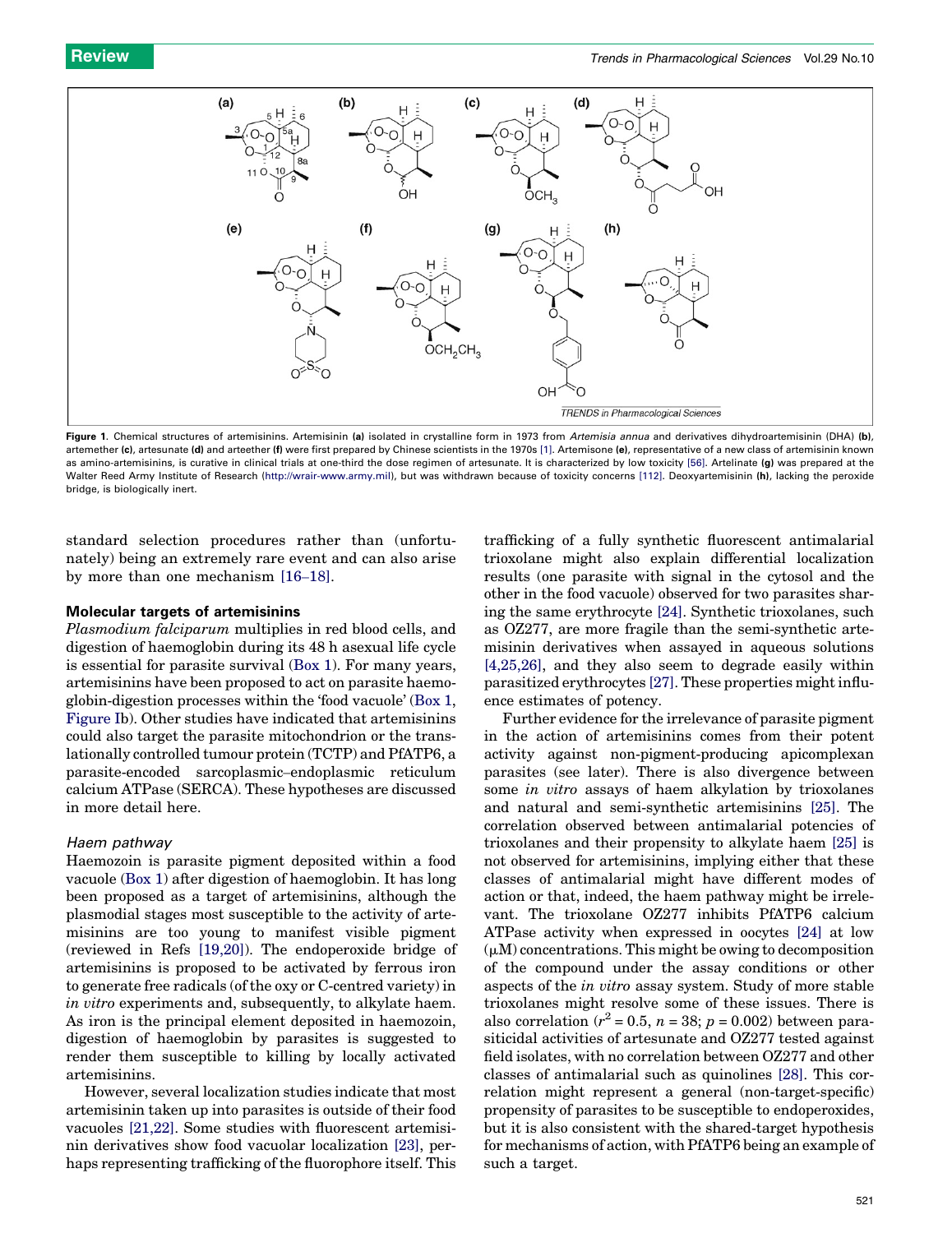#### <span id="page-2-0"></span>Box 1. The intraerythrocytic parasite and proposed targets of artemisinins

Human malaria-causing parasites have complex life cycles requiring both mosquito vectors and human hosts with three cycles of asexual and one cycle of sexual reproduction. One of the asexual phases takes place within the red blood cells of its host (Figure Ia). Invasive forms, termed merozoites, enter the red blood cell and remain relatively metabolically inactive (compared with the later asexual stages of development) for 10–15 h (the ring stage). The parasite then undergoes a rapid phase of growth over the next 25 h (forming the trophozoite stage), during which time the parasite digests the majority of the haemoglobin of the host cell and grows to fill >50% of the volume of the host cell. Haemoglobin is digested within a food vacuole (Figure Ib), which results in the formation of haem. As the haem is formed, it associates via one of the peripheral carboxyl groups with the  $Fe<sup>3+</sup>$  of an adjacent haem to form insoluble haemozoin. It has been proposed, although not proven, that this process is aided by a protein termed the histidine-rich protein II. At the end of the trophozoite stage the parasite divides several times (the schizont stage) before the host cell lyses (some 48 h after invasion) to release the newly formed meroziotes that continue the cycle.

Artemisinins, which might not require activation by  $Fe<sup>2+</sup>$ , have been proposed over several years to target several different pathways (Figure Ib), including the heam detoxification pathway, the mitochondrion, the TCTP and a  $Ca<sup>2+</sup>$  pump localized to the endoplasmic reticulum (termed PfATP6).



Figure I. Diagram showing the complex life cycle of Plasmodium falciparum. Abbreviations: AA, amino acids; Ap, apicoplast; ART, artemisinins; DV, digestive vacuole; ER, endoplasmic reticulum; G, Golgi apparatus; Hb, haemoglobin; Hz, haemozoin; M, mitochondrion; N, nucleus; RBC, red blood cell; TCTP, translationally controlled tumour protein.

As a variant of the haem hypothesis, reaction with a histidine-rich protein of parasites (HRPII; Box 1) might also be involved in antimalarial activity [\[29\]](#page-6-0) because HRPII aids digestion of haemoglobin. However, very little HRPII is secreted in early ring stages (Box 1), which are most susceptible to artemisinins [\[30,31\].](#page-6-0)

Understanding interactions between haemoglobins and artemisinins is complicated by alterations in iron status associated with haemoglobinopathies. Higher concentrations of free iron in haemoglobin-E-containing and thalassaemic erythrocytes reduces parasiticidal potencies of artemisinins when assayed in vitro [\[32\]](#page-6-0). However, in vivo kinetic studies using bioassays of artesunate and its active metabolite, DHA, show approximately tenfold higher plasma concentrations in  $\alpha$ -thalassaemic subjects when areas under the time–concentration curves were assessed [\[33\]](#page-6-0), and the haemoglobin E trait might increase parasite clearance by artemisinins [\[34\].](#page-6-0) Despite these differences between in vitro activities of artemisinins related to the haemoglobin status of host erythrocytes, thalassaemia is not an influential co-variate in population pharmacokinetic analysis of rectal artesunate used to treat Plasmodium vivax or P. falciparum infections. Additionally, antimalarial activities of artemisinin against P. falciparum parasites cultured in the presence of carboxyhaemoglobin are significantly higher than in the presence of oxy-haemoglobin. This increase in artemisinin activity is unexpected if  $\text{Fe}^{2+}$  is important in activating artemisinins because carboxy-haemoglobin inhibits haem- $Fe<sup>2+</sup>$  reactivity, indicating that haemoglobin iron plays no part in activating artemisinin for antimalarial activity and that competitive degradation of the artemisinin by haemoglobin actually attenuates its antimalarial activity [\[35,36\]](#page-6-0).

#### PfATP6

The supportive arguments for PfATP6, the P. falciparum SERCA orthologue, as a target for artemisinins have been reviewed recently [\[9\]](#page-5-0). Evidence from transfection into parasites of DNA encoding PfATP6 that have altered sensitivity to some artemisinins will provide suitable genetic tests for the PfATP6 hypothesis (studies in progress), which has gained support from data from field isolates. An interesting study from French Guiana showed a clear association between mutation(s) in PfATP6 and decreased susceptibility to artemether, particularly with position 769 (Ser769Asn substitution) [\[37\].](#page-6-0) Parasites with Ser769Asn had a median  $IC_{50}$  value >20-times higher for artemether (indicating artemether resistance) compared with parasites without this mutation [\[9\].](#page-5-0)

Detailed methodology for in vitro assays used in the earlier publication [\[37\]](#page-6-0) is provided in a follow-up paper [\[38\]](#page-6-0). The lack of a laboratory-adapted line carrying the Ser769Asn mutation has been criticized, despite there being well-recognized 'fitness-costs' (i.e the ability of resistant parasites to persist in the absence of drug pressure) of some resistance mutations for cultured parasites, as shown for mutations in the *P. falciparum* multidrug resistance gene 1 ( pfmdr1) [38–[40\].](#page-6-0) Laboratory-derived transfectants carrying the Ser769Asn mutation will clarify its role in artemisinin resistance, especially when combined with ex vivo assays of susceptibility to artemisinins with the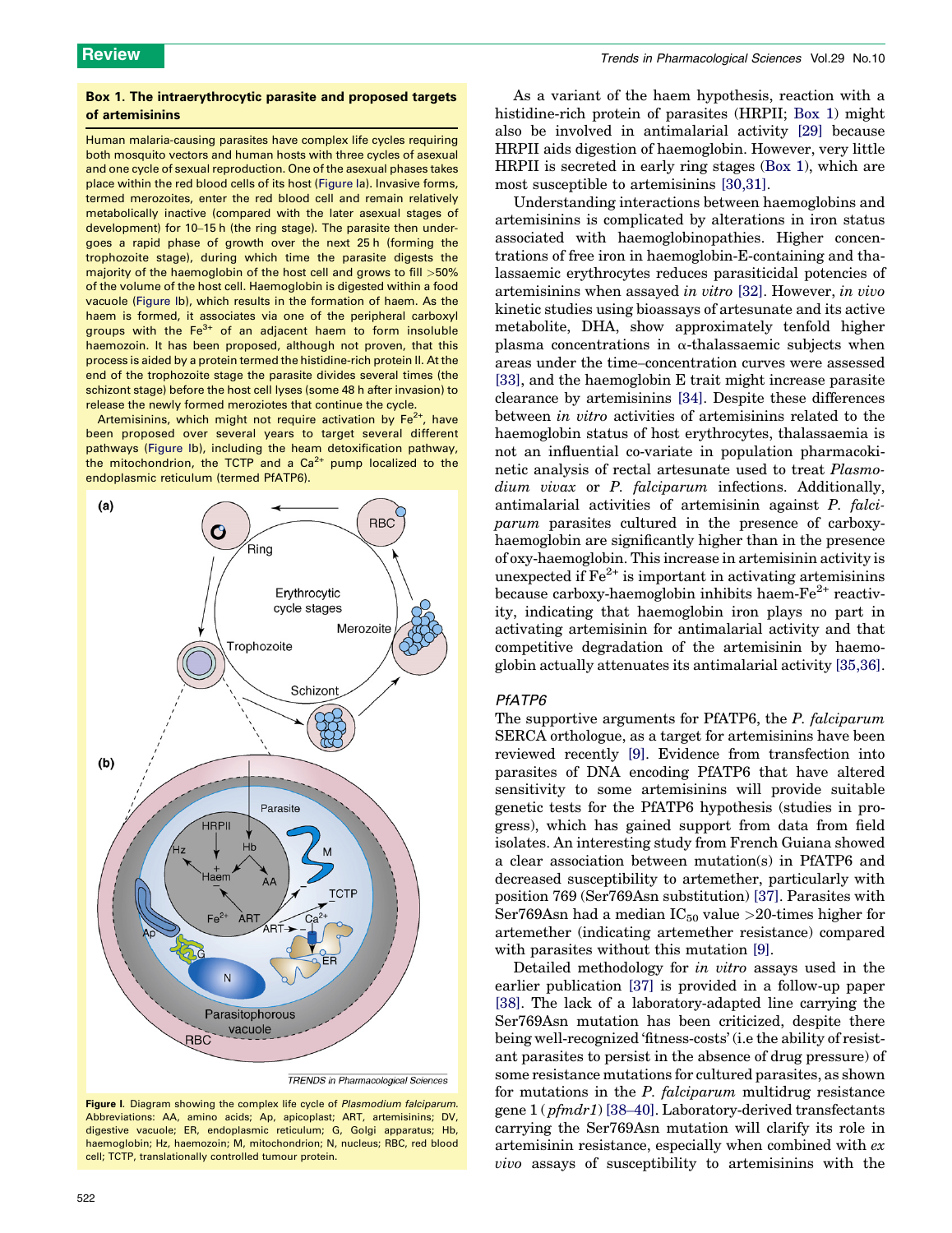|  | Table 1. Polymorphism in the <i>PfATPase6</i> gene and <i>in vitro</i> susceptibility to artemisinins of <i>Plasmodium falciparum</i> |  |
|--|---------------------------------------------------------------------------------------------------------------------------------------|--|
|  |                                                                                                                                       |  |

|               | Non-synonymous              | Amino acid                 | Artemether IC <sub>50</sub><br>median [range] | DHA IC <sub>50</sub><br>median [range] | Artesunate IC <sub>50</sub><br>median [range] |              |
|---------------|-----------------------------|----------------------------|-----------------------------------------------|----------------------------------------|-----------------------------------------------|--------------|
| Region        | nucleotide substitution     | substitution               | (nM)                                          | (nM)                                   | (nM)                                          | <b>Refs</b>  |
|               |                             |                            |                                               |                                        | $0.25$ [0.17-18.4]                            |              |
|               | Wild type                   |                            | $5.6$ [1.3-55.8]                              | $0.68$ [0.1-31.8]                      | $5.46$ [0.68-61.1]                            | [37, 41, 45] |
| Thailand      | T266C                       | lle89Thr                   | Not determined                                | Not determined                         | $3.38$ $[0.81 - 29.9]$                        | [45]         |
| Africa        | C727T                       | His243Tyr                  | Not determined                                | 4.2:6.4                                | Not determined                                | [41]         |
|               | G2306A                      | Ser769Asn                  | Not determined                                | 0.83                                   | Not determined                                |              |
| Senegal       | G1291A                      | Glu431Lys                  | Not determined                                | Not determined                         | 20.8                                          | [37]         |
|               | G1291A and C1868A           | Glu431Lys and<br>Ala623Glu | Not determined                                | Not determined                         | 44.7                                          |              |
| French Guiana | G2306A<br>A1721C and G2306A | Ser769Asn<br>Gln574Pro and | 58.8 [38.2-100]                               | Not determined<br>Not determined       | Not determined<br>Not determined              | $[37]$       |
|               |                             | Ser769Asn                  | 116.8                                         |                                        |                                               |              |

Xenopus oocyte model. An African isolate carrying the Ser769Asn mutation was still susceptible to DHA, and data for susceptibility to artemether were not reported (Table 1). These observations indicate that different artemisinin derivatives give rise to different inhibitory profiles when they encounter PfATP6 with a particular single-site polymorphism [\[41\]](#page-6-0), as discussed elsewhere [\[42\].](#page-6-0) Structural modelling of the Ser769Asn mutation has proved difficult because the region containing this mutation has relatively low similarity to a mammalian SERCA (compared with other functionally conserved regions), a crystal structure of which is available [\[43\]](#page-6-0). This region is not related to the thapsigargin-binding site of mammalian SERCAs, which, in PfATP6, has also been hypothesized to accommodate artemisinins on the basis of mutational studies after expression in oocytes [\[44\].](#page-6-0)

Mutation elsewhere in field isolates (position 243 in PfATP6) decreases susceptibility to DHA, although data are only available from two isolates [\[41\]](#page-6-0). Monitoring of polymorphisms in PfATP6 (and indeed other transporter sequences) and relating the findings to phenotypes by assessing susceptibility to artemisinins is likely to be highly relevant to the objective of detecting early signs of artemisinin resistance (Table 1). For example, increased copy number of the multidrug resistance gene pfmdr1 modulates susceptibility of parasites to artemisinins in vitro, although the clinical relevance of this observation is not established [\[45\]](#page-6-0).

#### Other targets

Recent studies with Baker's yeast indicate that mitochondrial membrane potential can be disrupted by artemisinin when grown in nonfermentable conditions (i.e. when carbon sources such as glycerol or ethanol are not metabolized by glycolysis) [\[46\].](#page-6-0) However, the relevance of these observations to antimalarial activity of artemisinins is unclear because other experiments indicate that higher concentrations (mM) of artemisinins are necessary to trigger resistance responses to artemisinins in yeast [\[47\]](#page-6-0). Additionally, the new clinically tested artemisinin derivative artemisone has no effect on mitochondrial membrane potential, reactive oxygen species levels or inhibition of the respiratory chain in neuronal cell lines [\[48\]](#page-6-0).

The TCTP orthologue of P. falciparum was identified some years ago as a protein alkylated by radiolabelled artemisinin. There is no new evidence that supports the idea of TCTP as a target for artemisinins. Field isolates that have variable sensitivities to artemether are not associated with sequence polymorphisms in TCTP [\[37\]](#page-6-0). Neither do studies with animal models of artemisininresistant parasites support involvement of TCTP as a target [\[15\].](#page-5-0)

#### Properties of artemisinins

#### Antimalarial activity of artemisinins – clinical applications

Using artesunate to treat severe malaria in adults has been emphasized in recent publications [\[49\]](#page-6-0). Parenteral artesunate (including intramuscular artesunate [\[50\]](#page-6-0)) is easier to administer and is associated with fewer adverse effects (e.g. hypoglycaemia) when compared with quinine [\[51\]](#page-6-0), the only other drug used in severe malaria. Mortality in adults is also lower with artesunate than with quinine. Intrarectal treatment with artesunate of children or adults who cannot take medicines by mouth and suffer from symptoms of malaria away from healthcare facilities has also been studied in large scale (Phase IV) studies that will be reported soon. Both safety and efficacy have been established in smaller studies [\[52,53\]](#page-6-0). However, a child treated with very high rectal doses of artesunate  $(88 \text{ mg kg}^{-1} \text{ in}$ total compared with a recommended  $10-20$  mg  $\text{kg}^{-1}$ ) recently died because of probable toxicity [\[54\]](#page-6-0).

Curiously, oral artemether and DHA are more commonly used in fixed-dose formulations rather than artesunate. Artesunate might have more favourable properties, both in terms of stability and ease of co-formulation when compared with DHA, and in terms of adverse effects in animal models when compared with artemether [\[55\]](#page-6-0). Newer semi-synthetic artemisinin derivatives such as artemisone ([Figure 1e](#page-1-0)) preserve safety but enhance efficacy and should be studied for performance against models of artemisinin resistance [\[56\].](#page-6-0)

### Activity against Toxoplasma gondii and other pathogenic apicomplexan parasites

Studying the susceptibility of non-plasmodial apicomplexans to artemisinins affords new therapeutic opportunities and provides new mechanistic insights. If organisms within the crown eukaryotic group are susceptible to artemisinins, then the simplest mechanistic interpretation is that they function in a similar way against these phylogenetically related organisms. For example, Toxoplasma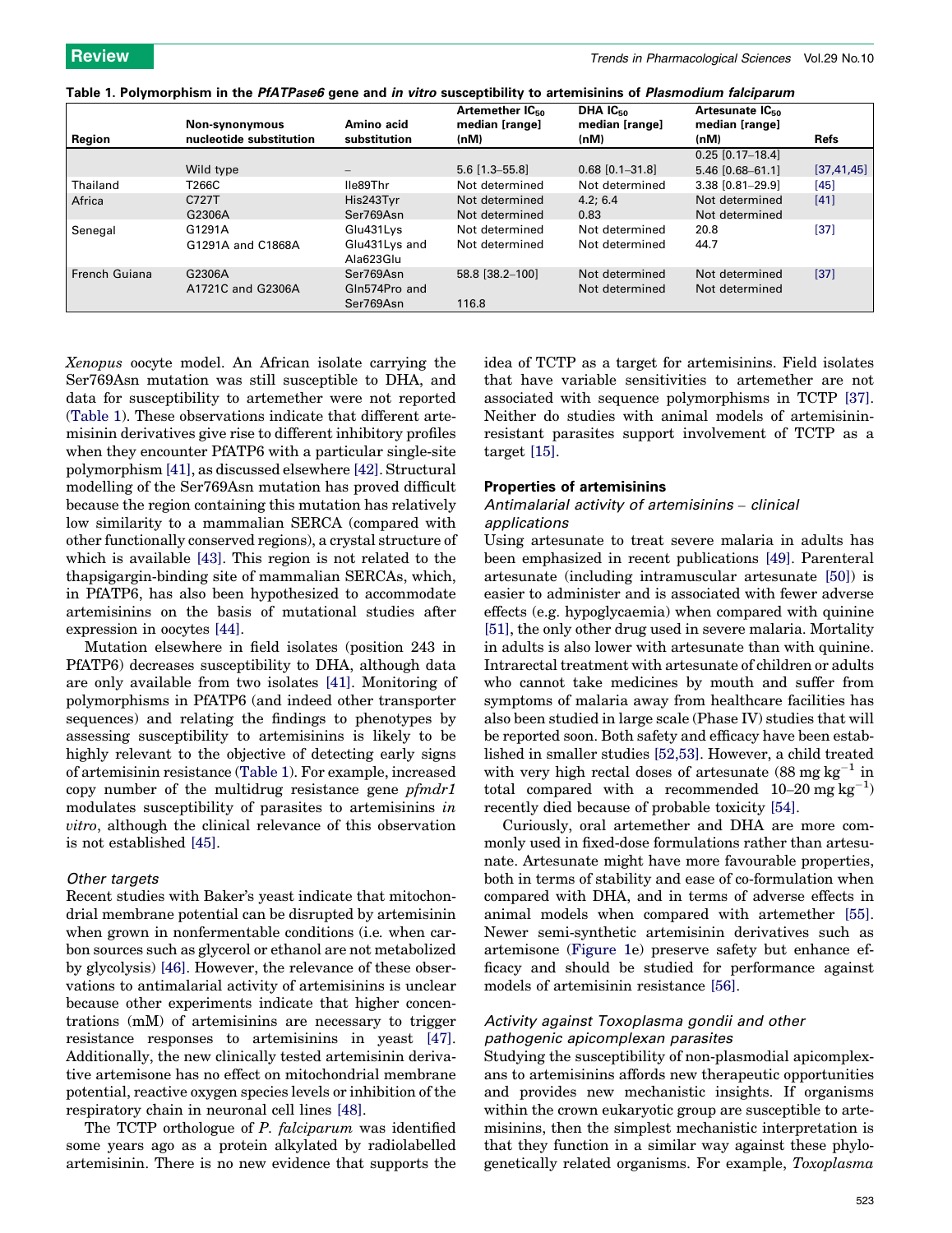gondii is a somewhat more tractable parasite than Plasmodium spp., particularly for studies using genetic manipulations or imaging technologies. Early work showed toxoplasma to be susceptible to artemisinins, albeit requiring concentrations within the micromolar range to kill parasites (online supplementary Table S1). Now studies show that T. gondii can be killed by nanomolar concentrations of artemisone in in vitro models and that TgSERCA (the PfATP6 orthologue) is susceptible to inhibition by artemisinin when expressed in yeast [\[57\]](#page-6-0). Furthermore, artemisinins trigger disturbances of calcium metabolism in parasites that have functional consequences on invasion machinery, and these might differ if parasites are cultured within host cells or as free living organisms [\[58\]](#page-6-0). These findings independently support the hypothesis that parasite SERCAs are targets for artemisinins (both in vivo and after heterologous expression). They also indicate that a glutamic acid residue predicted in transmembrane segment 3 of TgSERCA is permissive for artemisinin susceptibility [\[44\],](#page-6-0) consistent with the suggestion made here that other key residues in TgSERCA might modulate artemisinin susceptibility.

Babesia species are tick-borne intraerythrocytic parasites that can infect humans in addition to a variety of domestic animals, depending on the species of parasite. Unlike plasmodial infections, babesia do not generate a parasitophorous vacuole and do not digest haemoglobin to make haemozoin [\[59\].](#page-6-0) Yet, some species are also susceptible to killing by artemisinins (online supplementary Table S1), once again making the haemoglobin digestion pathway a less compelling one for their mechanisms of action. Other related parasites have variable susceptibilities to artemisinins (online supplementary Table S1). These studies also establish that neither haemozoin nor haemoglobin is crucial to antiparasitic activity of artemisinins. It will be of interest to test the SERCA hypothesis for the mechanism of action of artemisinins in these related pathogenic parasites.

Activity against other protozoan and metazoan parasites Artemisinins are also active against phylogenetically unrelated parasites, such as the single-celled kinetoplastids and metazoan helminths (online supplementary Table S2; efficacy against *Schistosoma* spp. is reviewed elsewhere [\[60\]\)](#page-6-0). Both salivarian (African) and stercorarian (American) trypanosomes can be killed by micromolar concentrations of artemisinins, indicating that artemisinins can be used as leads on which to optimize more potent derivatives [\[61\]](#page-6-0). *Leishmania* spp. are also killed by micromolar concentrations of artemisinins (online supplementary Table S2). As these infections are usually neglected in drug development portfolios, it would be regrettable if promising in vitro activities are not examined more thoroughly in relevant in vivo models perhaps used in combination with current therapies.

For metazoan infections, particularly Schistosoma spp., artemether and artesunate have shown useful activities in human studies and in models of infection [\[60,62\]](#page-6-0). First identified in Chinese studies [\[63\]](#page-6-0), these observations have been extended to African infections. The limited portfolio of active trematocidal compounds reinforces the potential for artemisinins in the treatment of Schistosoma mansoni and Schistosoma haematobium.

### Antitumour properties of artemisinins

Since the late 1980s, anticancer properties of artemisinins have been assayed in vitro (online supplementary Table S3). After more detailed studies, artemisinins such as artesunate were found to be active against a variety of unrelated tumour cells lines, from the most common types such as colon, breast and lung cancers to leukaemias and pancreatic cancer [\[64,65\].](#page-6-0) Studies have also identified potential general mechanisms such as normalization of the upregulated Wnt/ $\beta$ -catenin pathway in colorectal cancer [\[66\]](#page-6-0). Other pathways for anticancer activity include inhibition of enhanced angiogenesis associated with tumours [67–[77\]](#page-6-0). Artemisinins inhibit proliferation, migration and tube formation of human umbilical vein endothelial cells (HUVEC), inhibit vascular endothelial growth factor (VEGF) binding to surface receptors on HUVEC and reduce expression of VEGF receptors Flt-1 and KDR/flk-1 on HUVECs [\[74,75,77\]](#page-6-0). In cancer cells, artemisinins reduce expression of the VEGF receptor KDR/flk-1 in tumour and endothelial cells and slow growth of human ovarian cancer HO-8910 xenografts in nude mice [67–[69,75,77\]](#page-6-0). HUVEC apoptosis by artesunate is associated with downregulation of Bcl-2 (B-cell leukemia/lymphoma 2) and upregulation of BAX (Bcl-2-associated X protein) [\[78\].](#page-7-0)

mRNA expression of 30 out of 90 angiogenesis-related genes correlated significantly with the cellular response to artemisinins [\[70\].](#page-6-0) In this microarray panel, there were many fundamental angiogenic regulators encoded by genes such as VEGFC, fibroblast growth factor-2 (FGF2), matrix metalloproteinase-9 (MMP9), thrombospondin-1 (THBS1) and hypoxia-inducing factor  $\alpha$  (HIF1A). The fact that sensitivity and resistance of tumour cells can be predicted by mRNA expression levels of angiogenesis-related genes indicates that artemisinins reveal their antitumour effects, at least in part, by inhibition of tumour angiogenesis. Overexpression of enzymes associated with modulation of oxidative stress such as glutamylcysteine synthetase, glutathione S-transferases and the endothelial growth factor receptor reduce susceptibility of tumour cells to artemisinins [\[79,80\].](#page-7-0) Importantly, overexpression of genes encoding transporters that mediate drug resistance (e.g. multidrug resistance gene 1, multidrug resistance associated protein 1 and breast cancer resistance protein), dihydrofolate reductase and ribonucleotide reductase, which also confer resistance to established antitumour drugs, do not affect susceptibility, indicating that artemisinins function in different ways to classical cancer chemotherapeutic agents. These in vitro studies have also shown that for some cancer lines, delivery of iron, for example by the use of holotransferrin, enhances the anticancer properties of artemisinins [\[65,81](#page-6-0)–87].

Should artemisinins remain relegated to the large category of compounds that have interesting in vitro properties against cancers but have not been studied sufficiently to warrant more extensive clinical studies? Probably not, for many reasons. First, artesunate is a cheap, safe, easily administered and orally bioavailable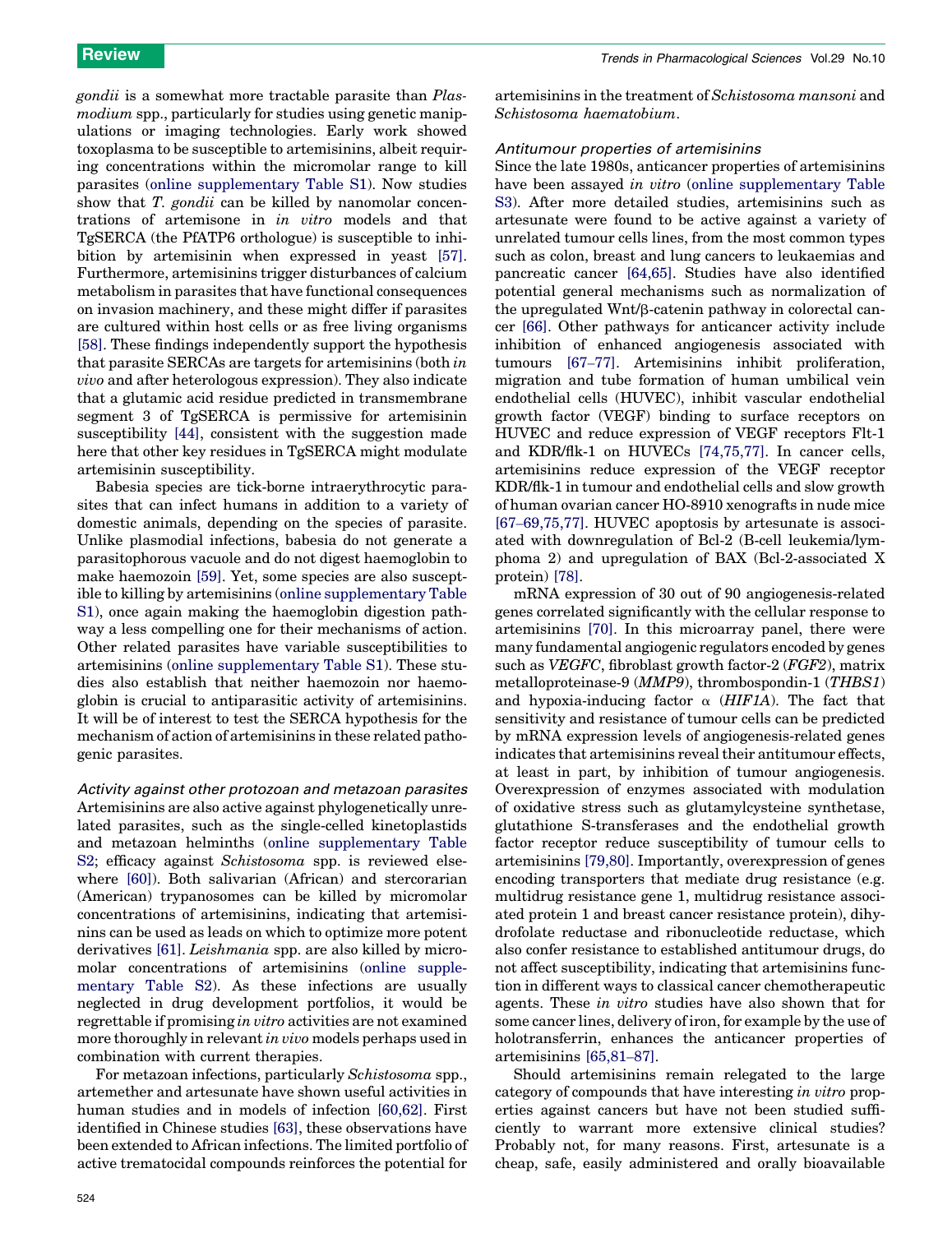<span id="page-5-0"></span>compound that acts at targets different to those of many current cancer chemotherapeutic agents and is unlikely to interact adversely with existing anticancer interventions (P. Folb, personal communication). Second, study of an animal model carrying a human colorectal cancer cell line confirms that artesunate has independent antitumour activity and can shrink primary tumours and reduce the risk of hepatic metastases developing [\[66\].](#page-6-0) Additionally, human studies of individual cases [\[88,89\]](#page-7-0), in addition to a recently published Phase II study of lung cancer [\[90\]](#page-7-0), support rapid implementation of studies of artesunate as a primary or adjunct antitumour intervention, particularly for colorectal cancers and for leukaemia (as supported by results in online supplementary Table S3).

### Other potentially useful properties of artemisinin compounds

In *in vitro* studies, several groups have reported that artemisinins have antiviral properties. Artemisinins reduce replication rates of hepatitis B and C viruses [\[91,92\]](#page-7-0), a range of human herpes viruses [93–[95\],](#page-7-0) HIV-1 [\[96\]](#page-7-0), influenza virus A [\[93,97\]](#page-7-0) and a bovine viral diarrhoea virus [\[98\]](#page-7-0) in the low micromolar range. Artesunate was also effective at reducing CMV (human herpes virus 5) copy number in an immunosuppressed 12-year-old child [\[99\]](#page-7-0) and was used (100 mg per day, orally) for 30 days without attributable toxicity. Artemisinins also have some antifungal properties against Pneumocystis carinii in vitro [\[100,101\],](#page-7-0) although artemether was not curative in two in vivo studies in immunosuppressed rats [\[102,103\]](#page-7-0). There are several other disease models, such as those for rheumatoid arthritis [\[104](#page-7-0)–106], nephritic syndrome [\[107\]](#page-7-0), pancreatitis [\[108\]](#page-7-0) and lupus nephritis [\[109,110\]](#page-7-0), in which artemisinins have produced promising results. In the case of lupus nephritis, artemisinin has been used for three years in a human study, with positive effects on the disease state [\[111\]](#page-7-0).

#### Concluding remarks

Artemisinins are firmly established in combination therapies [2,3] to treat drug-resistant malaria. They are becoming established as anti-schistosomal agents. Their true potential now lies in broader anti-disease applications, particularly in addressing the difficult challenge posed by advanced cancers for which expensive treatments are providing, at best, incremental gains in outcome. Questions about dosing regimens, safety of long-term use and possible interactions (either positive or negative) with existing therapies and toxicities that might be related to the treatment of tumours should be answered by appropriate clinical studies as part of an urgent need to investigate drugs such as artesunate for oncological indications.

#### Acknowledgements

We thank Qinxue Hu for help translating numerous articles in Chinese and Elvira Derbyshire for graphics. SK thanks P. Folb, P. Kremsner, D. Kumar, Ajit Lalvani, Sir David Weatherall, Herwig Jensen and Tim Planche for exceptional advice. RKH acknowledges support from the Government of the Hong Kong Special Administrative Region University Grants Committee Areas of Excellence Fund, Project No. AoE P/10–01–2- II and the University Grants Council, Grants No. HKUST 6493/06M and

600507. HMS is a Wellcome Trust Career Development Fellow (Grant No.  $077441$ ), sponsored by SK. SK is funded by the Commission of the European Communities ANTIMAL Grant: 018834.

#### Supplementary data

Comprehensive tables of the effects of artemisinins against apicomplexan species, other parasites and cancers are provided as supplementary data, which can be found at [doi:10.1016/j.tips.2008.07.004.](http://dx.doi.org/10.1016/j.tips.2008.07.004)

#### References

- 1 Zhang, J-F. (2005) A Detailed Chronological Record of Project 523 and the Discovery and Development of Qinghaosu (Artemisinin). Yang Cheng Evening News Publishing Company
- 2 Kremsner, P.G. and Krishna, S. (2004) Antimalarial combinations. Lancet 364, 285–294
- 3 White, N.J. (2004) Antimalarial drug resistance. J. Clin. Invest. 113, 1084–1092
- 4 Haynes, R.K. et al. (2007) The  $Fe^{2+}$ -mediated decomposition, PfATP6 binding, and antimalarial activities of artemisone and other artemisinins: the unlikelihood of C-centered radicals as bioactive intermediates. Chem. Med. Chem. 2, 1480–1497
- 5 Vennerstrom, J.L. et al. (2004) Identification of an antimalarial synthetic trioxolane drug development candidate. Nature 430, 900–904
- 6 Gelb, M.H. (2007) Drug discovery for malaria: a very challenging and timely endeavor. Curr. Opin. Chem. Biol. 11, 440-445
- 7 Golenser, J. et al. (2006) Current perspectives on the mechanism of action of artemisinins. Int. J. Parasitol. 36, 1427–1441
- 8 Jefford, C.W. (2007) New developments in synthetic peroxidic drugs as artemisinin mimics. Drug Discov. Today 12, 487–495
- 9 Krishna, S. et al. (2006) Re-evaluation of how artemisinins work in light of emerging evidence of in vitro resistance. Trends Mol. Med. 12, 200–205
- 10 Yuthavong, Y. et al. (2005) Malarial (Plasmodium falciparum) dihydrofolate reductase-thymidylate synthase: structural basis for antifolate resistance and development of effective inhibitors. Parasitology 130, 249–259
- 11 Yuvaniyama, J. et al. (2003) Insights into antifolate resistance from malarial DHFR-TS structures. Nat. Struct. Biol. 10, 357–365
- 12 Peters, W. and Richards, W.H.G. (1984) In Handbook of Experimental Therapeutics Antimalarial Drugs (Vol. 1, 2nd edn), Springer-Verlag
- 13 Peters, W. and Richards, W.H.G. (1984) In Handbook of Experimental Therapeutics. Antimalarial Drugs (Vol. 2, 2nd edn), Springer-Verlag
- 14 Hunt, P. et al. (2007) Gene encoding a deubiquitinating enzyme is mutated in artesunate- and chloroquine-resistant rodent malaria parasites. Mol. Microbiol. 65, 27–40
- 15 Afonso, A. et al. (2006) Malaria parasites can develop stable resistance to artemisinin but lack mutations in candidate genes  $atp6$  (encoding the sarcoplasmic and endoplasmic reticulum  $Ca^{2+}$  ATPase), tctp, mdr1, and cg10. Antimicrob. Agents Chemother. 50, 480–489
- 16 Ferrer-Rodriguez, I. et al. (2004) Plasmodium yoelii: identification and partial characterization of an MDR1 gene in an artemisininresistant line. J. Parasitol. 90, 152–160
- 17 Puri, S.K. and Chandra, R. (2006) Plasmodium vinckei: selection of a strain exhibiting stable resistance to arteether. Exp. Parasitol. 114, 129–132
- 18 Walker, D.J. et al. (2000) Mechanisms of artemisinin resistance in the rodent malaria pathogen Plasmodium yoelii. Antimicrob. Agents Chemother. 44, 344–347
- 19 Bray, P.G. et al. (2005) Quinolines and artemisinin: chemistry, biology and history. Curr. Top. Microbiol. Immunol. 295, 3–38
- 20 Haynes, R.K. et al. (2003) Artemisinin antimalarials do not inhibit hemozoin formation. Antimicrob. Agents Chemother. 47, 1175
- 21 Eckstein-Ludwig, U. et al. (2003) Artemisinins target the SERCA of Plasmodium falciparum. Nature 424, 957–961
- 22 Ellis, D.S. et al. (1985) The chemotherapy of rodent malaria, XXXIX. Ultrastructural changes following treatment with artemisinine of Plasmodium berghei infection in mice, with observations of the localization of [<sup>3</sup>H]-dihydroartemisinine in P. falciparum in vitro. Ann. Trop. Med. Parasitol. 79, 367–374
- 23 Stocks, P.A. et al. (2007) Evidence for a common non-heme chelatableiron-dependent activation mechanism for semisynthetic and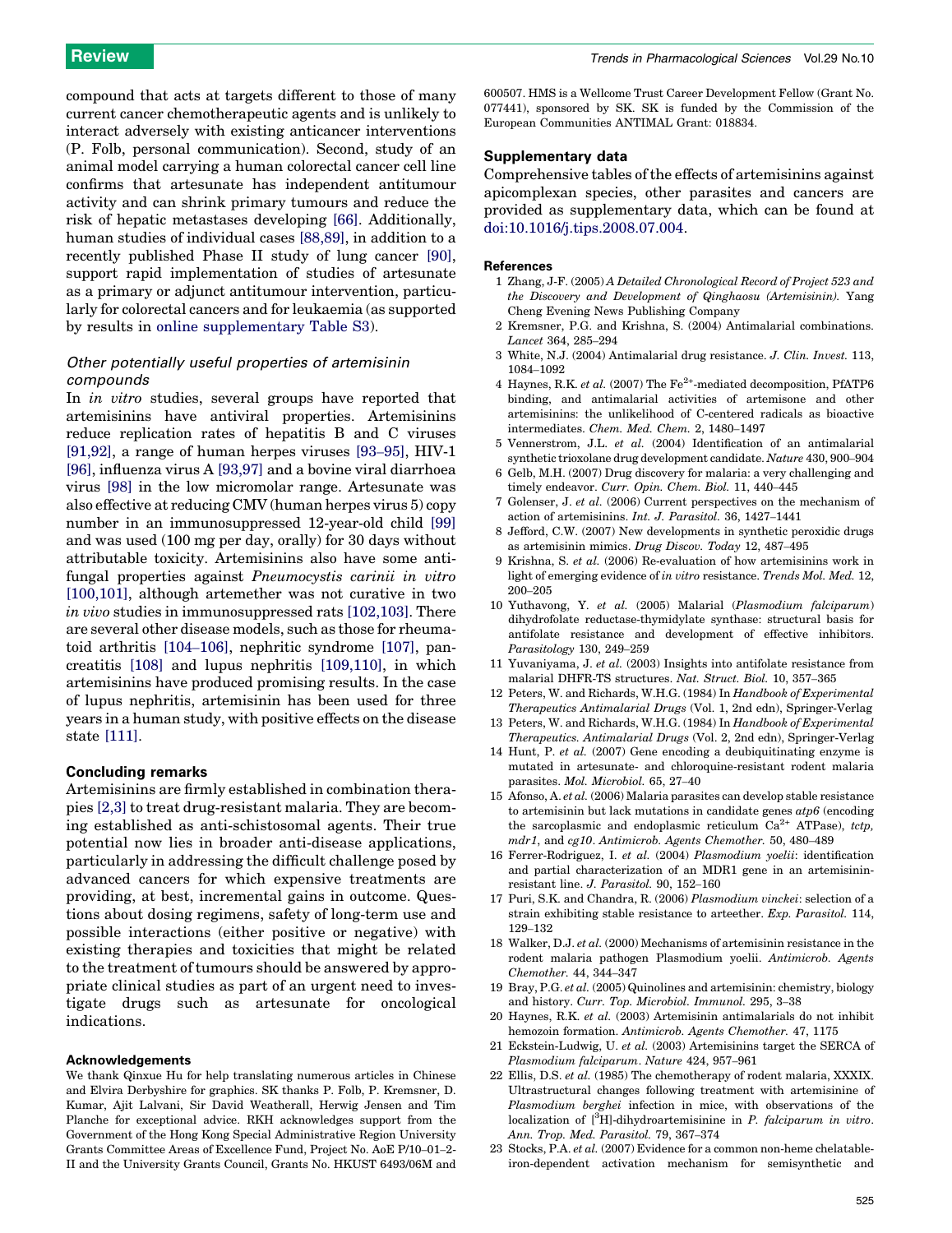<span id="page-6-0"></span>synthetic endoperoxide antimalarial drugs. Angew. Chem. Int. Ed. Engl. 46, 6278–6283

- 24 Uhlemann, A.C. et al. (2007) Mechanism of antimalarial action of the synthetic trioxolane RBX11160 (OZ277). Antimicrob. Agents Chemother. 51, 667–672
- 25 Creek, D.J. et al. (2008) Relationship between antimalarial activity and heme alkylation for spiro- and dispiro-1,2,4-trioxolane antimalarials. Antimicrob. Agents Chemother. 52, 1291–1296
- 26 Creek, D.J. et al. (2005) Kinetics of iron-mediated artemisinin degradation: effect of solvent composition and iron salt. J. Pharm. Sci. 94, 1820–1829
- 27 Charman, S.A. (2007) Second generation synthetic peroxide antimalarials. Am. J. Trop. Med. Hyg. 77 (Suppl. 5), 95
- 28 Kreidenweiss, A. et al. (2006) Antimalarial activity of a synthetic endoperoxide (RBx-11160/OZ277) against Plasmodium falciparum isolates from Gabon. Antimicrob. Agents Chemother. 50, 1535–1537
- 29 Kannan, R. et al. (2005) Reaction of artemisinin with haemoglobin: implications for antimalarial activity. Biochem. J. 385, 409–418
- 30 ter Kuile, F. et al. (1993) Plasmodium falciparum: in vitro studies of the pharmacodynamic properties of drugs used for the treatment of severe malaria. Exp. Parasitol. 76, 85–95
- 31 Desakorn, V. et al. (2005) Stage-dependent production and release of histidine-rich protein 2 by Plasmodium falciparum. Trans. R. Soc. Trop. Med. Hyg. 99, 517–524
- 32 Charoenteeraboon, J. et al.  $(2000)$  Inactivation of artemisinin by thalassemic erythrocytes. Biochem. Pharmacol. 59, 1337–1344
- 33 Ittarat, W. et al. (1998) Effects of  $\alpha$ -thalassemia on pharmacokinetics of the antimalarial agent artesunate. Antimicrob. Agents Chemother. 42, 2332–2335
- 34 Hutagalung, R. et al. (2000) Influence of hemoglobin E trait on the antimalarial effect of artemisinin derivatives. J. Infect. Dis. 181, 1513–1516
- 35 Monti, D. et al. (2002) Does chloroquine really act through oxidative stress? FEBS Lett. 522, 3–5
- 36 Parapini, S. et al. (2004) Evidence that haem iron in the malaria parasite is not needed for the antimalarial effects of artemisinin. FEBS Lett. 575, 91–94
- 37 Jambou, R. et al. (2005) Resistance of Plasmodium falciparum field isolates to in-vitro artemether and point mutations of the SERCAtype PfATPase6. Lancet 366, 1960–1963
- 38 Legrand, E. et al. (2008) In vitro monitoring of Plasmodium falciparum drug resistance in French Guiana: a synopsis of continuous assessment from 1994 to 2005. Antimicrob. Agents Chemother. 52, 288–298
- 39 Hayward, R. et al. (2005) pfmdr1 mutations associated with chloroquine resistance incur a fitness cost in Plasmodium falciparum. Mol. Microbiol. 55, 1285–1295
- 40 Walliker, D. et al. (2005) Fitness of drug-resistant malaria parasites. Acta Trop. 94, 251–259
- 41 Cojean, S. et al. (2006) Resistance to dihydroartemisinin. Emerg. Infect. Dis. 12, 1798–1799
- 42 Legrand, E. et al. (2007) Resistance to dihydroartemisinin. Emerg. Infect. Dis. 13, 808–809
- 43 Toyoshima, C. et al. (2000) Crystal structure of the calcium pump of sarcoplasmic reticulum at 2.6 A resolution. Nature 405, 647-655
- 44 Uhlemann, A.C. et al. (2005) A single amino acid residue can determine the sensitivity of SERCAs to artemisinins. Nat. Struct. Mol. Biol. 12, 628–629
- 45 Price, R.N. et al. (2004) Mefloquine resistance in Plasmodium falciparum and increased pfmdr1 gene copy number. Lancet 364, 438–447
- 46 Li, W. et al. (2005) Yeast model uncovers dual roles of mitochondria in action of artemisinin. PLoS Genet. 1, e36
- 47 Alenquer, M. et al. (2006) Adaptive response to the antimalarial drug artesunate in yeast involves Pdr1p/Pdr3p-mediated transcriptional activation of the resistance determinants TPO1 and PDR5. FEMS Yeast Res. 6, 1130–1139
- 48 Schmuck, G. et al. (2002) Neurotoxic mode of action of artemisinin. Antimicrob. Agents Chemother. 46, 821–827
- 49 Dondorp, A. et al. (2005) Artesunate versus quinine for treatment of severe falciparum malaria: a randomised trial. Lancet 366, 717–725
- 50 Nealon, C. et al. (2002) Intramuscular bioavailability and clinical efficacy of artesunate in gabonese children with severe malaria. Antimicrob. Agents Chemother. 46, 3933–3939
- 51 Woodrow, C.J. et al. (2006) Artesunate versus quinine for severe falciparum malaria: a randomised trial. Lancet 367, 110–111
- 52 Gomes, M. et al. (2008) Rectal artemisinins for malaria: a review of efficacy and safety from individual patient data in clinical studies. BMC Infect. Dis. 8, 39
- 53 Krishna, S. et al. (2001) Bioavailability and preliminary clinical efficacy of intrarectal artesunate in Ghanaian children with moderate malaria. Antimicrob. Agents Chemother. 45, 509–516
- 54 Campos, M.S. et al. Fatal artesunate toxicity in a child. J. Pediatr. Infect. Dis. (in press)
- 55 Woodrow, C.J. et al. (2005) Artemisinins. Postgrad. Med. J. 81, 71–78
- 56 Haynes, R.K. et al. (2006) Artemisone a highly active antimalarial drug of the artemisinin class. Angew. Chem. Int. Ed. Engl. 45, 2082-2088
- 57 Nagamune, K. et al. (2007) Artemisinin induces calcium-dependent protein secretion in the protozoan parasite Toxoplasma gondii. Eukaryot. Cell 6, 2147–2156
- 58 Nagamune, K. et al. (2007) Artemisinin-resistant mutants of Toxoplasma gondii have altered calcium homeostasis. Antimicrob. Agents Chemother. 51, 3816–3823
- 59 Vial, H.J. and Gorenflot, A. (2006) Chemotherapy against babesiosis. Vet. Parasitol. 138, 147–160
- 60 Utzinger, J. et al.  $(2007)$  Artemisinins for schistosomiasis and beyond. Curr. Opin. Investig. Drugs 8, 105–116
- 61 Mishina, Y.V. et al. (2007) Artemisinins inhibit Trypanosoma cruzi and Trypanosoma brucei rhodesiense in vitro growth. Antimicrob. Agents Chemother. 51, 1852–1854
- 62 Xiao, S.H. (2005) Development of antischistosomal drugs in China, with particular consideration to praziquantel and the artemisinins. Acta Trop. 96, 153–167
- 63 Chen, D.J. et al. (1980) Experimental studies on antischistosomal activity of qinghaosu. Zhong Hui Yi Xue Zha Zhi 60, 422–425
- 64 Efferth, T. et al. (2001) The anti-malarial artesunate is also active against cancer. Int. J. Oncol. 18, 767–773
- 65 Kelter, G. et al. (2007) Role of transferrin receptor and the ABC transporters ABCB6 and ABCB7 for resistance and differentiation of tumor cells towards artesunate. PLoS ONE 2, e798
- 66 Li, L.N. et al. (2007) Artesunate attenuates the growth of human colorectal carcinoma and inhibits hyperactive Wnt/ $\beta$ -catenin pathway. Int. J. Cancer 121, 1360–1365
- 67 Zhou, H.J. et al. (2007) Artesunate inhibits angiogenesis and downregulates vascular endothelial growth factor expression in chronic myeloid leukemia K562 cells. Vascul. Pharmacol. 47, 131–138
- 68 Wu, X.H. et al. (2006) Dihydroartemisinin inhibits angiogenesis induced by multiple myeloma RPMI8226 cells under hypoxic conditions via downregulation of vascular endothelial growth factor expression and suppression of vascular endothelial growth factor secretion. Anticancer Drugs 17, 839–848
- 69 Li, J. and Zhou, H.J. (2005) Dihydroartemisinin inhibits the expression of vascular endothelial growth factor in K562 cells. Yao Xue Xue Bao 40, 1041–1045
- 70 Anfosso, L. et al. (2006) Microarray expression profiles of angiogenesis-related genes predict tumor cell response to artemisinins. Pharmacogenomics J. 6, 269–278
- 71 Longo, M. et al. (2006) Effects of the antimalarial drug dihydroartemisinin (DHA) on rat embryos in vitro. Reprod. Toxicol. 21, 83–93
- 72 Dell'Eva, R. et al. (2004) Inhibition of angiogenesis in vivo and growth of Kaposi's sarcoma xenograft tumors by the anti-malarial artesunate. Biochem. Pharmacol. 68, 2359–2366
- 73 Huan-huan, C. et al. (2004) Artesunate reduces chicken chorioallantoic membrane neovascularisation and exhibits antiangiogenic and apoptotic activity on human microvascular dermal endothelial cell. Cancer Lett. 211, 163–173
- 74 Chen, H.H. et al. (2004) Antimalarial dihydroartemisinin also inhibits angiogenesis. Cancer Chemother. Pharmacol. 53, 423–432
- 75 Chen, H.H. et al. (2004) Inhibitory effects of artesunate on angiogenesis and on expressions of vascular endothelial growth factor and VEGF receptor KDR/flk-1. Pharmacology 71, 1–9